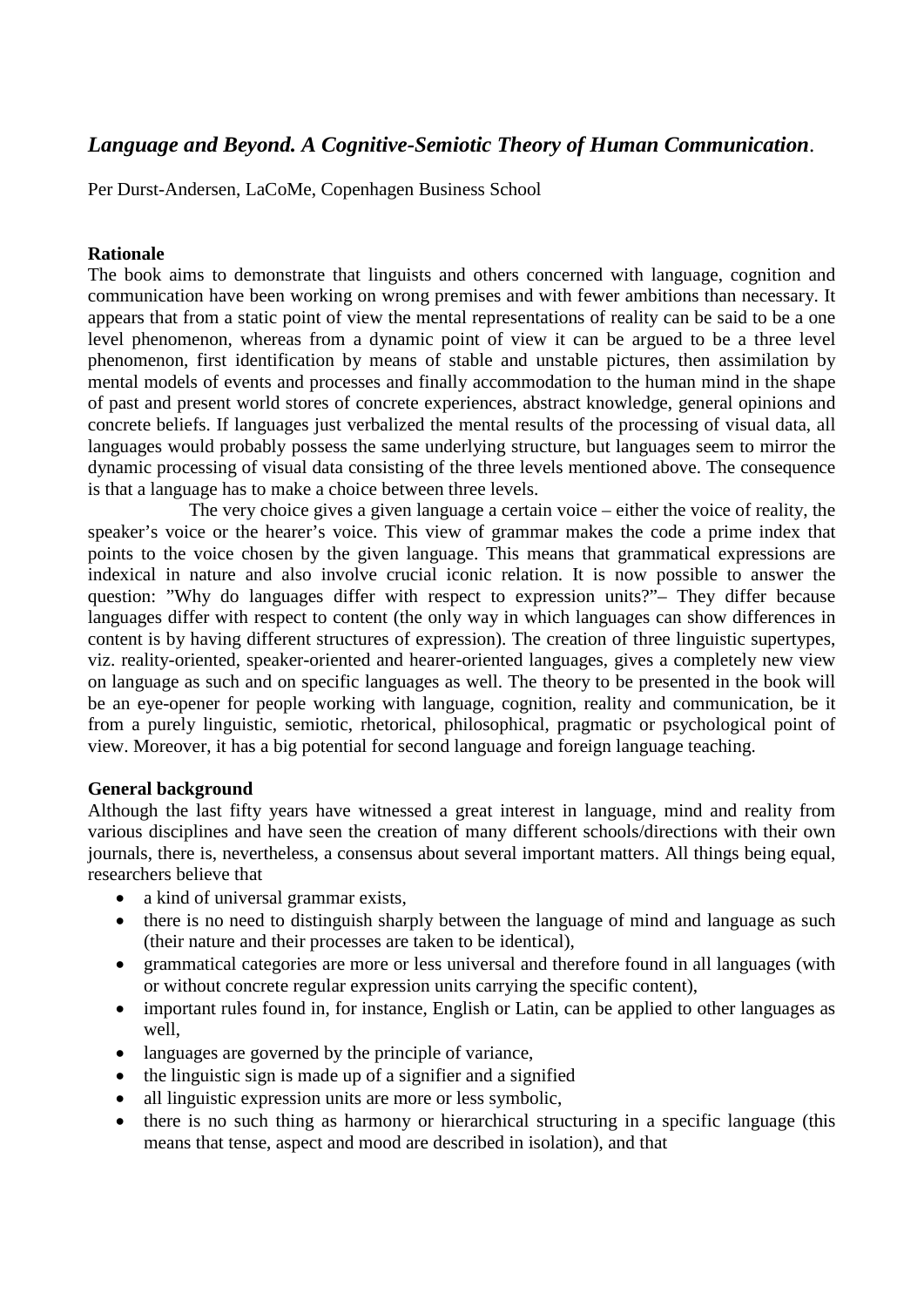• there is no connection between naming strategies and syntax, and no clear connection between grammar and pragmatics.

Formal, functional and cognitive schools differ from one another with respect to focus and interests, and have developed different terminologies for exactly the same things. The main findings of Saussure and Bühler are taken for granted, Peirce and Bachtin have never been seriously used, and Jakobson has been forgotten. Moreover, they have not been talking to one another for several years. It is my conclusion that linguistics in the broadest sense of the term has stopped growing. The cause of this can be traced back to the common foundations outlined above, the lack of communication between people from different schools, and the complete lack of interest for earlier works in linguistics, semiotics and communication theory.

## **Works to be discussed or to be included as a frame of reference**

- Austin, J.L. 1962. *How to do things with words*. Oxford: Oxford University Press.
- Bachtin, M.M. 1994 [1929]. *Problemy tvorčestva Dostoevskogo.* Next. Kiev.
- Bhat, D.N.S. 1999. *The prominence of tense, aspect and mood*. Amsterdam/Philadelphia: John Benjamins.
- Bühler, Karl 1934: *Sprachtheorie. Die Darstellungsfunktion der Sprache.* Stuttgart: Gustav Fischer Verlag.
- Chomsky, Noam. 1957. *Syntactic structures.* The Hague: Mouton.
- Chomsky, Noam. 1986: *Knowledge of language: Its nature, origin, and use*. New York: Praeger.
- Coseriu, Eugenio. 1972. *Sprache, Strukturen und Funktionen.* Tübingen: Gunter Narr Verlag.
- Dik, Simon 1989: *The theory of functional grammar.* Part one: The structure of the clause. Dordrect: Foris.
- Eco, Umberto. 1975. *A Theory of semiotics.* Boomington, Indiana: Indiana University Press.

Givón, Talmy. 1979. *On understanding grammar.* New York: Academic Press.

- Grice, H. Paul. 1975. "Logic and conversation". *Speech acts* (=Syntax and Semantics, 3), ed. by Peter Cole and Jerry L. Morgan, 41-58. New York: Academic Press.
- Halliday, M.A.K. 1975. *Learning how to mean*. London: Arnold.
- Hare, Richard M. 1952. *The language of morals.* Oxford: Oxford University Press.
- Hengeveld, Kees 2004: "The architecture of a Functional Discourse Grammar". *A new architecture for Functional Grammar* (=Functional Grammar Series 24), ed. by J. Lachlan Mackenzie and María Á Gómec-González, 1-21. Berlin: Mouton de Gruyter.
- Hjelmslev, Louis. 1943. *Omkring sprogteoriens grundlæggelse*. København: Munksgaard.
- Hockett, Charles F. 1963. "The problem of universals in language". *Universals in language*, ed. by J.H. Greenberg, 1-22. Cambridge, Mass.: MIT Press.
- Jakobson, Roman. 1962. "Zeichen und System der Sprache". Selected Writings II: 272-279. The Hague-Paris: Mouton 1971.
- Jakobson, Roman. 1963. "Efforts toward a means-end model of language in interwar Continental linguistics". Selected Writings II: 522-526. The Hague-Paris: Mouton 1971.
- Jakobson, Roman. 1968. "Language in relation to other communication systems". Selected Writings II: 697-708. The Hague-Paris: Mouton 1971.
- Kendon, A. 1995. "Gestures as illocutionary and discourse structure markers in Southern Italian conversation". Journal of Pragmatics 23.247-279.
- Lakoff, George. 1987. Women, fire, and dangerous things: What categoires reveal about the mind. Chicago: University of Chicago Press.
- Langacker, Ronald W. 1999: *Grammar and conceptualization.* Berlin New York: Mouton de Gruyter.
- Lyons, John. 1977. Semantics. Vol. 2. Cambridge: Cambridge University Press.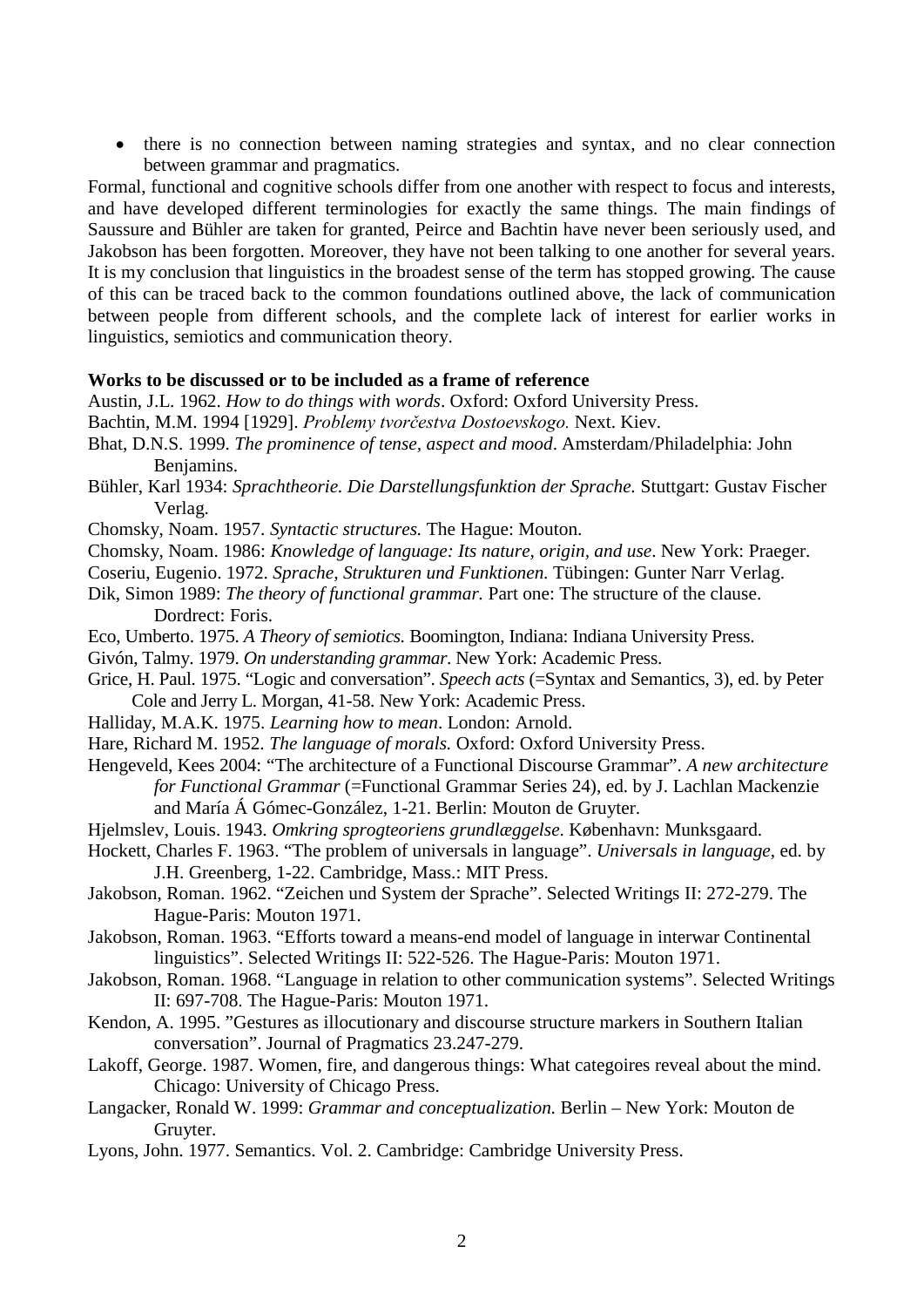- Martinet, André. 1949. "La double articulation linguistique". *Travaux du Cercle Linguitique de Copenhague* 5: 30-37.
- McNeill, David. 1992. Hand and mind. What gestures reveal about thought. Chicago: University of Chicago Press.
- Peirce, Charles S. 1932: *Elements of logic.* Collected papers of Charles Sanders Peirce, ed. by Ch. Hartshorne and P. Weiss, Vol. II. Cambridge: Cambridge University Press.
- Peirce, Charles S. 1953. Charles S. Peirce's letters to Lady Welby (ed. by I. Leib). New Haven: Yale University Press.
- Saussure, Ferdinand de. 1916. *Cours de linguistique générale*. Paris: Payot.
- Sapir, Edward. 1921. *Language.* New York: Hartcourt, Brace & World.
- Searle, John R. 1969. Speech acts: An essay in the philosophy of language.
- Talmy, Leonard 2001: *Toward a cognitive semantics. Vol. II: Typology and process in concept structuring*. Cambridge, Mass.: The MIT Press.
- Vendler, Zeno. 1967. *Linguistics in philosophy.* Ithaca, N.Y.: Cornell University Press.
- Whorf, Benjamin Lee. 1950. "An American Indian model of the universe". IJAL 16: 67-72.
- Wright, Georg Henrik von. 1974. *Causality and determinism.* New York: Columbia University Press.

#### **Synopsis**

The book will present a holistic and coherent theory of language, reality and mind. It will give new important insight into the system and structure of human world knowledge and the structure of the human mind, will develop a theory of three linguistic supertypes based on a revision of Bühler's Organon model and a systematic application of Peirce's trichotomic way of thinking, and will describe several languages in their totality, i.e. their naming strategy, their lexicalization patterns, their different grammatical categories, be they verbal or nominal categories, their syntactic structures and the way in which they function in oral as well as in written communication – pragmatics will be described as structure-driven more than rule-driven. Data will be taken from several languages, primarily from Russian, Bulgarian, Danish and English, but also from French, Georgian, Turkish, Hindi, Korean, Chinese, various Indian and Siberian languages, and from creole languages. Data from first and second language acquisition will also be included.

#### **Chapter by chapter**

Ch. 1 will deal with situation types, i.e. states and activities (simple situations), and events and processes (complex situations). Three important distinctions will be presented, viz. the state vs. activity distinction, the event vs. process distinction and the simple vs. complex distinction which play a crucial role for the structure of individual languages at several levels.

Ch. 2 will examine the system of human world knowledge and the structure of the human mind. It will be demonstrated on concrete material how visual data are processed by the human mind, i.e. from their identification in the terms of the stability vs. instability of the picture received via their assimilation by mental models of events and processes to their accommodation to the human brain in the form of still pictures and motion pictures located in the present and past world stores respectively. It will be argued that the human mind is divided into four worlds, i.e. the world of experiences and the world of knowledge (together the objective world), and the world of opinions and the world of beliefs (together the subjective world).

Ch. 3 will be used to develop three important models, namely The Grammatical Triangle (the speaker's model) that demonstrates the indexical role of the code itself, The Semiotic Wheel (the hearer's model) that accounts for the dynamicity of human communication, and The Typological Circle that describes the input and output structures of the three linguistic supertypes.